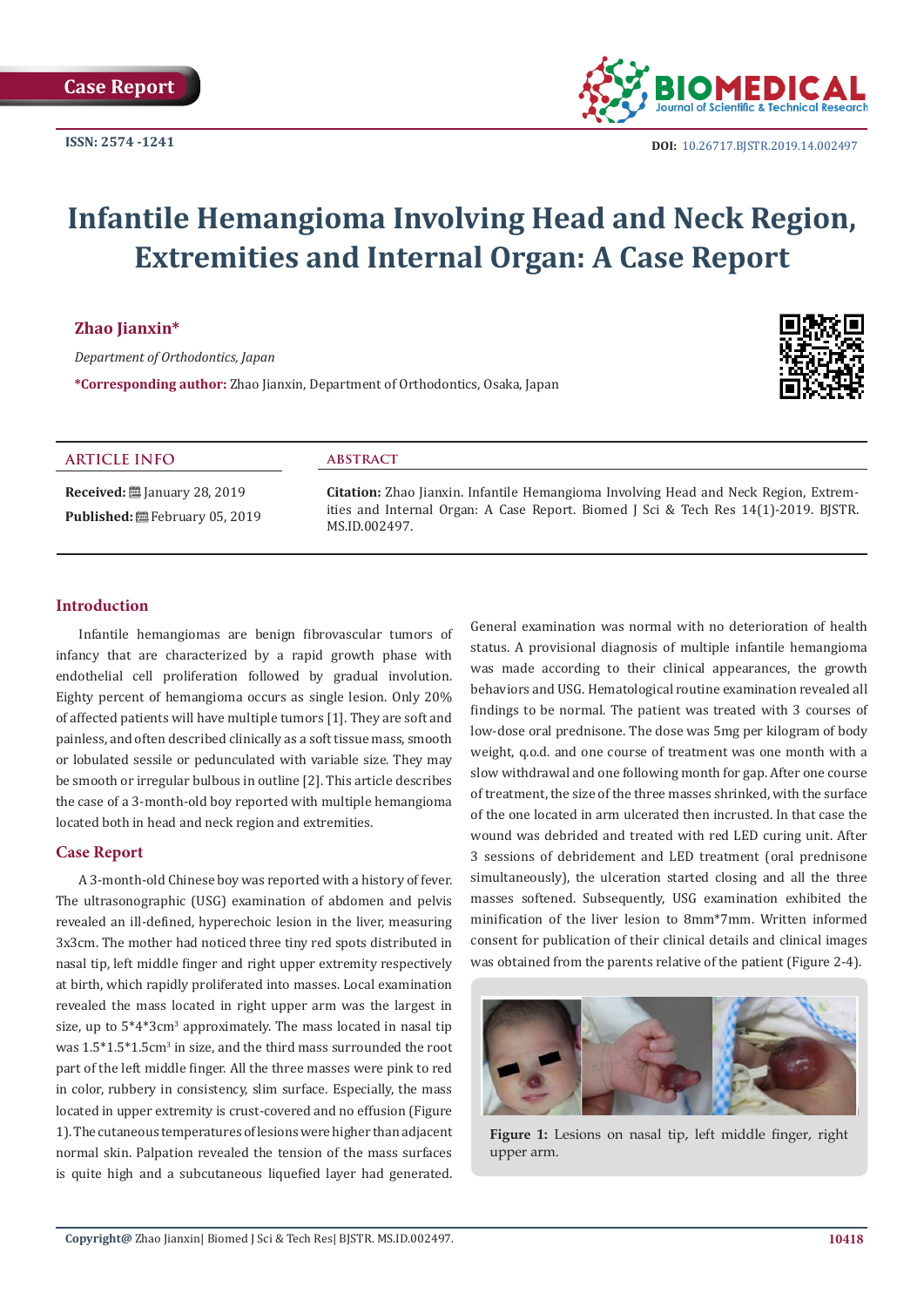

**Figure 2:** The ulceration on the right upper arm during the first course of oral prednisone and the debridement.



**Figure 3:** The right upper arm lesion after one course of oral prednisone, 3 sessions of debridement and LED treatment.



Figure 4: Three masses after three courses of oral prednisone.

## **Discussion**

Hemangiomas are the most common benign soft tissue tumor of infancy and childhood, occurring in 12% of all infants and are found in greater frequency in girls, whites, premature infants, twins and are usually born to mothers of higher maternal age. In 80% of all cases, hemangiomas occur as single lesions. As the exact etiology remains unknown, some believe that hemangioma is not a true lesion, but a developmental anomaly or hamartoma instead [3]. The diagnosis of infantile hemangioma is straight forward from the history and clinical examination. Infantile hemangiomas arise during the first 8 weeks of life as an area of discoloration or telangiectasia (red spot in this case). The lesion exhibits a rapid proliferative phase and grows into a raised rubbery bright-red tumor [4]. This is followed by gradual involution and a spontaneous regression by the age of 5-9 years. 50% of all hemangiomas will completely involute by the age of 5 years and 90% by the age of 9

years [4-7]. Meanwhile, 40% of involuted lesions, especially those ulcerated, may either show scaring, wrinkling, telangiectasia, or loose fibro-fatty tissue, which affects the appearance of patient [8].

The literature reveals infantile hemangioma is observed as a multiple lesion, located in head and neck region, extremities and internal organs. Hemangiomas occur most frequently in head and neck region (60%), followed by the trunk (25%) and the extremities (15%), which are grouped into infantile hemangiomas and congenital hemangiomas [9]. Occurrence of IHs with their primary location on both head and neck region and extremities seem very rare. Clinical findings, history and USG result confirm us diagnose. Regarding treatment, we advise infantile hemangiomas with rapid proliferating and ulcerating risk require early intervention, especially combining with internal organ lesions. In the case discussed here, the treatment is comprised of oral prednisone. In the present case, the patient is undergoing follow-up and lesions are apparently involuting. Therefore, practitioners should notice that rapid treatment is essential for IH patients. Furthermore, to ignore the possibility of the intercurrent lesions interfering internal organs, which suggest the administration of systemic drugs, may bring out unexpected outcome.

### **References**

- 1. [Satish V, Bhat M, Maganur PC, Shah P, Biradar V \(2014\) Capillary](https://www.ncbi.nlm.nih.gov/pmc/articles/PMC4212173/) [Hemangioma in Maxillary Anterior Region: A Case Report. International](https://www.ncbi.nlm.nih.gov/pmc/articles/PMC4212173/) [journal of clinical pediatric dentistry 7\(2\): 144-147.](https://www.ncbi.nlm.nih.gov/pmc/articles/PMC4212173/)
- 2. Fa C (1990) Glickman's clinical periodontology. Philadelphia: WB Saunders Co 335: 351.
- 3. [Shafer WG, Hine MK, Levy BM \(1963\) A Textbook of Oral Pathology. In](https://www.scirp.org/(S(i43dyn45teexjx455qlt3d2q))/reference/ReferencesPapers.aspx?ReferenceID=1708646) [Shafer WG, Hine MK, Levy BM\(eds.\) \(2](https://www.scirp.org/(S(i43dyn45teexjx455qlt3d2q))/reference/ReferencesPapers.aspx?ReferenceID=1708646)<sup>nd</sup> Edn.), W B Saunders Company, [Philadelphia.](https://www.scirp.org/(S(i43dyn45teexjx455qlt3d2q))/reference/ReferencesPapers.aspx?ReferenceID=1708646)
- 4. [Restrepo R, Palani R, Cervantes LF, Duarte AM, Amjad I, et al. \(2011\)](https://www.ncbi.nlm.nih.gov/pubmed/21594550) [Hemangiomas revisited: the useful, the unusual and the new. Part 1:](https://www.ncbi.nlm.nih.gov/pubmed/21594550) [overview and clinical and imaging characteristics. Pediatric radiology](https://www.ncbi.nlm.nih.gov/pubmed/21594550) [41\(7\): 895-904.](https://www.ncbi.nlm.nih.gov/pubmed/21594550)
- 5. [Donnelly LF, Adams Dm Fau, Bisset GS \(2000\) Vascular malformations](https://www.ncbi.nlm.nih.gov/pubmed/10701595) [and hemangiomas: a practical approach in a multidisciplinary clinic. AJR](https://www.ncbi.nlm.nih.gov/pubmed/10701595) [Am J Roentgenol 174\(3\): 597-608.](https://www.ncbi.nlm.nih.gov/pubmed/10701595)
- 6. [Dadras SS, North Pe Fau , Bertoncini J, Mihm MC, Detmar M \(2004\)](https://www.ncbi.nlm.nih.gov/pubmed/15143338) [Infantile hemangiomas are arrested in an early developmental vascular](https://www.ncbi.nlm.nih.gov/pubmed/15143338) [differentiation state. Mod Pathol 17\(9\): 1068-1079.](https://www.ncbi.nlm.nih.gov/pubmed/15143338)
- 7. [Murthy J \(2005\) Vascular anomalies. Indian Journal of Plastic Surgery](http://www.ijps.org/article.asp?issn=0970-0358;year=2005;volume=38;issue=1;spage=56;epage=62;aulast=Murthy) [38\(1\): 56-62.](http://www.ijps.org/article.asp?issn=0970-0358;year=2005;volume=38;issue=1;spage=56;epage=62;aulast=Murthy)
- 8. [Eivazi B, Ardelean M, Bäumler W, Berlien HP, Cremer H, et al. \(2009\)](https://www.ncbi.nlm.nih.gov/pubmed/19052764) [Update on hemangiomas and vascular malformations of the head and](https://www.ncbi.nlm.nih.gov/pubmed/19052764) [neck. European Archives of Oto-Rhino-Laryngology 266\(2\): 187-197.](https://www.ncbi.nlm.nih.gov/pubmed/19052764)
- 9. [Redondo P \(2007\) Vascular malformations \(I\). Concept, classification,](https://www.sciencedirect.com/science/article/pii/S1578219007704183) [pathogenesis and clinical features. Actas Dermo-Sifiliográficas \(English](https://www.sciencedirect.com/science/article/pii/S1578219007704183) [Edition\) 98\(3\): 141-158.](https://www.sciencedirect.com/science/article/pii/S1578219007704183)